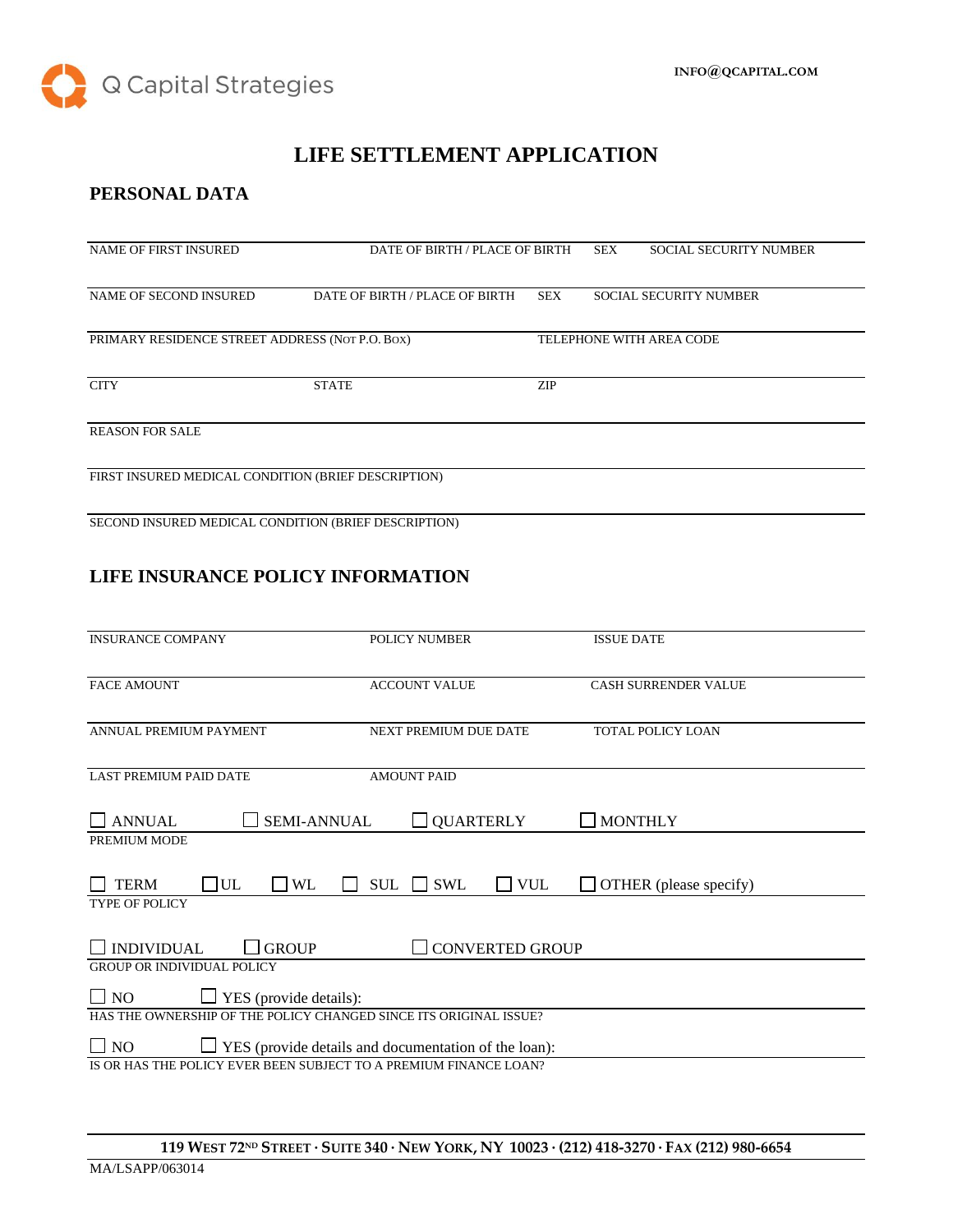| Q CAPITAL STRATEGIES, LLC                                                                                                        |                   |                                  |                 | LIFE SETTLEMENT APPLICATION · PAGE 2                           |                |
|----------------------------------------------------------------------------------------------------------------------------------|-------------------|----------------------------------|-----------------|----------------------------------------------------------------|----------------|
| OWNER of Policy No.                                                                                                              |                   |                                  |                 |                                                                | (Insurer Name) |
| NAME OF POLICY OWNER                                                                                                             |                   | SOCIAL SECURITY OR TAX ID NUMBER |                 |                                                                |                |
| NAME OF PRESIDENT (IF CORPORATE OWNED)                                                                                           |                   | NAME OF CORPORATE SECRETARY      |                 |                                                                |                |
| NAME OF MANAGER (IF LLC OWNED)                                                                                                   |                   |                                  |                 | - or - NAME OF MANAGING GENERAL PARTNER (IF PARTNERSHIP OWNED) |                |
| NAME OF TRUSTEE (S) (IF TRUST OWNED)                                                                                             |                   | <b>DATE OF TRUST</b>             |                 | <b>SITUS OF TRUST</b>                                          |                |
| STREET ADDRESS (NOT P.O. BOX)<br><b>CITY</b>                                                                                     | <b>STATE</b>      | <b>ZIP CODE</b>                  |                 | TELEPHONE WITH AREA CODE                                       |                |
| If individually owned, has Policy Owner ever been? (check all that apply)                                                        |                   |                                  |                 |                                                                |                |
| J Married<br>Divorced                                                                                                            | Legally Separated |                                  | Widowed         | Bankrupt                                                       |                |
| For multiple Owners or multiple policies, please attach an additional page with owner and policy information as requested above. |                   |                                  |                 |                                                                |                |
| FIRST INSURED'S MEDICAL INFORMATION - INSURED'S NAME: __________________________                                                 |                   |                                  |                 |                                                                |                |
| OCCUPATION (if retired, previous occupation)                                                                                     |                   | SPOUSE'S MAIDEN NAME             |                 |                                                                |                |
| <b>FATHER'S NAME</b>                                                                                                             |                   | <b>MOTHER'S MAIDEN NAME</b>      |                 |                                                                |                |
| NAME OF PRIMARY PHYSICIAN                                                                                                        |                   | TELEPHONE WITH AREA CODE         |                 |                                                                |                |
| PHYSICIAN'S STREET ADDRESS (NOT P.O. BOX)                                                                                        | <b>CITY</b>       | <b>STATE</b>                     | <b>ZIP CODE</b> |                                                                |                |
| NAME OF SPECIALIST PHYSICIAN                                                                                                     | <b>SPECIALTY</b>  |                                  |                 | TELEPHONE WITH AREA CODE                                       |                |
| PHYSICIAN'S STREET ADDRESS (NOT P.O. BOX)                                                                                        | <b>CITY</b>       | <b>STATE</b>                     | <b>ZIP CODE</b> |                                                                |                |

**If there are any other physicians who have treated the Insured(s) in the last five years, please attach an additional page including full name of physician(s), specialty, address and telephone number with area code.**

## **SECOND INSURED'S MEDICAL INFORMATION –** INSURED'S NAME: \_\_\_\_\_\_\_\_\_\_\_\_\_\_\_\_\_\_\_\_\_\_\_\_\_\_\_\_\_\_

| OCCUPATION (if retired, previous occupation) |                  |              | <b>SPOUSE'S MAIDEN NAME</b> |  |  |
|----------------------------------------------|------------------|--------------|-----------------------------|--|--|
| <b>FATHER'S NAME</b>                         |                  |              | <b>MOTHER'S MAIDEN NAME</b> |  |  |
| NAME OF PRIMARY PHYSICIAN                    |                  |              | TELEPHONE WITH AREA CODE    |  |  |
| PHYSICIAN'S STREET ADDRESS (NOT P.O. BOX)    | <b>CITY</b>      | <b>STATE</b> | <b>ZIP CODE</b>             |  |  |
| NAME OF SPECIALIST PHYSICIAN                 | <b>SPECIALTY</b> |              | TELEPHONE WITH AREA CODE    |  |  |
| PHYSICIAN'S STREET ADDRESS (NOT P.O. BOX)    | <b>CITY</b>      | <b>STATE</b> | <b>ZIP CODE</b>             |  |  |

**If there are any other physicians who have treated the Insured(s) in the last five years, please attach an additional page including full name of physician(s), specialty, address and telephone number with area code.**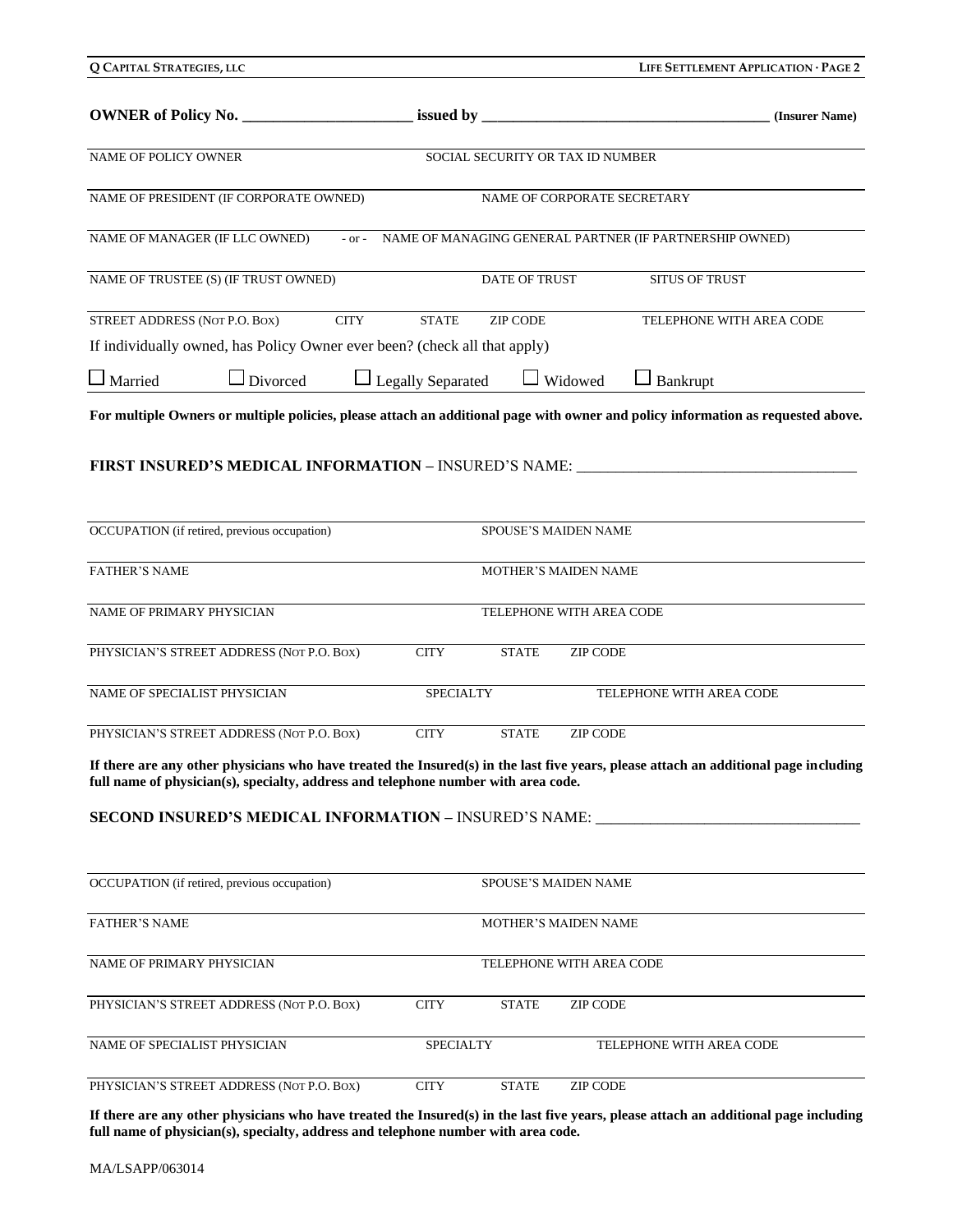## **IMPORTANT NOTICE: FOR POLICY OWNERS CONSIDERING A LIFE SETTLEMENT**

Massachusetts law requires the following disclosures to be given to each policy owner at the time of an application for a life settlement:

- 1. The life settlement provider that is reviewing your application for a life settlement is Q Capital Strategies, LLC ("Q Capital"), whose address and telephone number are shown at the top of Page 1 of this Application form. Q Capital is not in any way affiliated with the insurance company that issued your life insurance policy, or any other life insurance company, or any life settlement broker.
- 2. There may be alternatives to a life settlement, including, but not limited to, accelerated benefits offered by the insurance company that issued your policy.
- 3. Some or all of the proceeds of a life settlement may be taxable. You are advised to seek help from a professional tax advisor.
- 4. The proceeds from a life settlement may be subject to the claims of creditors.
- 5. Receiving proceeds from a life settlement may adversely affect the recipients' eligibility for public assistance or other government benefits or entitlements. You should seek advice from the appropriate agencies.
- 6. Entering into a life settlement contract may cause other rights or benefits, including conversion rights and waiver of premium benefits that may exist under the policy or certificate of a group policy, to be forfeited by the owner. You should seek help from a professional financial advisor.
- 7. A life settlement resulting in the change of ownership of your policy may, in the future, limit the Insured's ability to purchase future insurance on the Insured's life. This is because there is a limit to how much coverage insurers will issue on one person's life.
- 8. The policy owner has a right to terminate a life settlement contract within 15 days after the date the contract is signed by all parties. Termination of the contract is also referred to as the "rescission" of the contract.
- 9. Rescission, if exercised by the owner, is effective only if both notice of the rescission is given and the owner repays all proceeds and any premiums, loans and loan interest paid on account of the life settlement provider within the rescission period. If the insured dies during the rescission period, the life settlement contract shall be deemed to have been rescinded subject to repayment by the owner or the owner's estate of all proceeds and any premiums, loans and loan interest to the life settlement provider.
- 10. All medical, financial or personal information solicited or obtained by a life settlement provider or life settlement broker about an insured, including the insured's identity or the identity of the insured's family members, a spouse or a significant other, may be disclosed as necessary to effect the life settlement contract between the owner and the life settlement provider. If you are asked to provide this information, you will be asked to consent to the disclosure. The information may be provided to someone who buys the policy or provides funds for the purchase. You may be asked to renew your permission to share information every 2 years.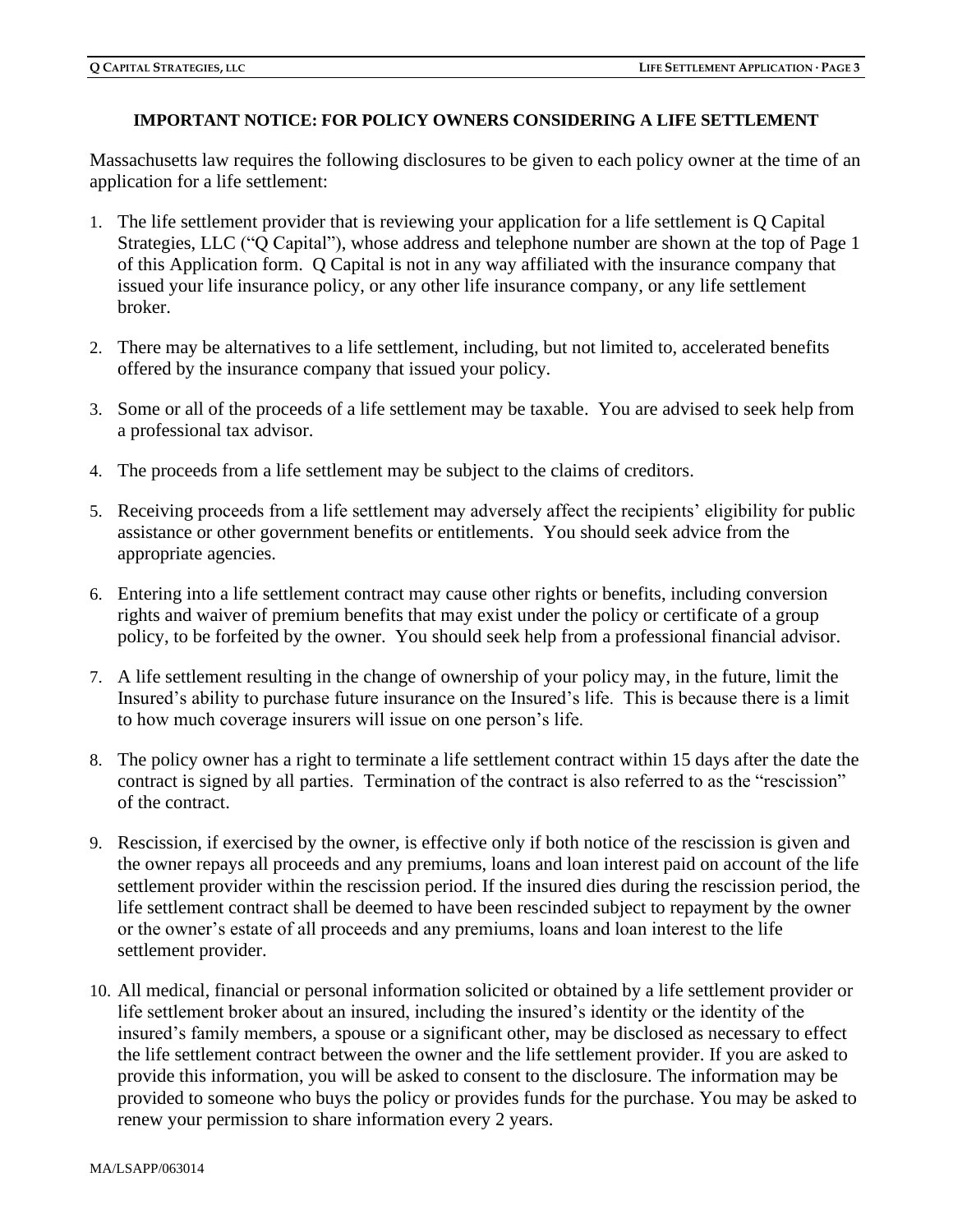- 11. The Insured may be contacted by either the life settlement provider or life settlement broker, or an authorized representative thereof, for the purpose of determining the Insured's health status or to verify the Insured's address. The Insured may not be contacted more than once every 3 months if the Insured has a life expectancy of more than 1 year, and not more than once per month if the Insured has a life expectancy of 1 year or less.
- 12. If you are working with a life settlement broker in this transaction, that broker represents exclusively the owner of the policy. The life settlement broker does not represent the insurer that issued the policy, Q Capital, or any other person in the life settlement transaction. The life settlement broker owes a fiduciary duty to the policy owner, including a duty to act according to the owner's instructions and in the best interest of the owner.
- 13. If a life settlement broker or other person representing the owner in a life settlement will receive a fee for representing the owner, the amount and method of calculating the compensation paid, or to be paid, to such person in connection with the transaction must be disclosed to you. If you are represented by such a person and Q Capital has been instructed or has agreed to pay any compensation to that person, the amount of that compensation will be stated in a separate Transaction Disclosure Statement provided to you with your Life Settlement Contract.
- 14. Life settlement providers and life settlement brokers are required to print fraud warnings on application forms and life settlement contracts stating as follows: "*Any person who knowingly presents false information in a life settlement application or contract may be found guilty of a crime and may be subject to fines and confinement in prison*."
- 15. Proceeds from a life settlement are sent to the owner within 3 business days after the life settlement provider has received the insurer or group administrator's acknowledgement that ownership of the policy or interest in the certificate has been transferred and the beneficiary has been designated in accordance with the terms of the life settlement contract.
	- a. If you enter into a Life Settlement Contract with Q Capital, the amount payable to you will be deposited into an escrow account and will be paid to you by an independent third-party escrow agent within this 3-business-day time period.
	- b. You have the right to inspect or receive copies of the relevant escrow or trust agreements or documents. When the life settlement contract form is provided to you, Q Capital Strategies, LLC will also provide you with an Escrow Agreement in which the escrow agent will be: «EscCo\_FullName», «EscCo\_Address», «EscCo\_City», «EscCo\_StateCode» «EscCo\_PostalCode», telephone number «EscCo\_BusPhone».
- 16. In addition to these disclosures, the law requires that you also receive an informational brochure or consumer advisory package in a form prescribed or approved by the office of the Massachusetts Commissioner of Insurance.

| PRINT NAME OF POLICY OWNER(S) | SIGNATURE | <b>DATE</b> | PRINT NAME OF WITNESS | <b>SIGNATURE</b> | DATE |
|-------------------------------|-----------|-------------|-----------------------|------------------|------|
| PRINT NAME OF POLICY OWNER(S) | SIGNATURE | <b>DATE</b> | PRINT NAME OF WITNESS | <b>SIGNATURE</b> | DATE |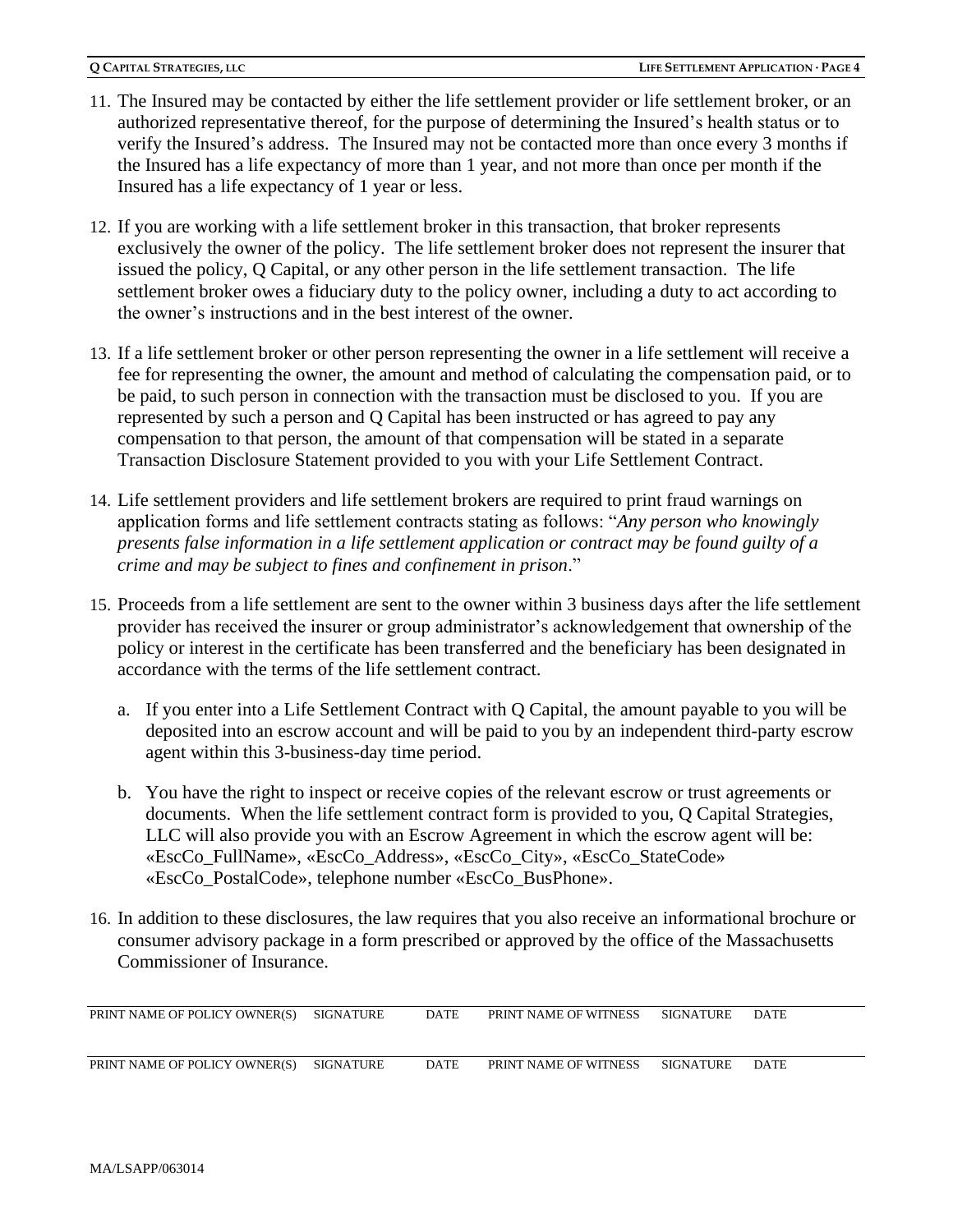#### **INSURED'S CONSENT TO RELEASE OF PROTECTED HEALTH INFORMATION**

### **I, the undersigned Insured, agree and request the release of my protected health information ("PHI") under the Health Insurance Portability and Accountability Act of 1996 ("HIPAA"), as follows:**

1. Persons Authorized to Disclose My PHI. I authorize each doctor, hospital, pharmacy, medical practice group, laboratory, testing facility, and other health care provider (each, an "**Authorized HCP**") to disclose all of my PHI. I acknowledge that all of my PHI is necessary for the purposes described in paragraph 3. Each Authorized HCP may rely on any form of image or copy of this release.

2. Persons Authorized to Receive My PHI. I authorize each Authorized HCP to disclose my PHI to Q Capital Strategies, LLC ("**Q Capital**") and its operations, contracts, servicing and compliance department personnel, its assignees, and any other person that may at any time consider or provide financing for any purchase of, or that may own or hold any beneficial interest in a life insurance policy in which I am a named insured, or that may provide any services to the owner or holder of benefits in any such policy. My PHI may also be disclosed to any broker or agent assisting with sale of any such policy, underwriters and life expectancy providers, and the insurer that issued the policy. PHI may be release to any of their affiliates, agents, employees, and assignees for any of the purposes identified in Paragraph 3 below. Each such person is an "**Authorized Recipient**."

3. Description of PHI to Be Disclosed and Purpose of Disclosure. This release applies to any and all of my health and medical data, information, records and medical bills, even if personally identifiable. PHI may be disclosed whether or not it is protected by any federal or state privacy law or regulation. PHI relating to psychiatric conditions, AIDS/HIV and/or drug or alcohol abuse/treatment, and official copies of my death certificate, may also be disclosed. The purposes of release of my PHI are to allow Authorized Recipients to: (a) evaluate or underwrite my health or medical condition in connection with the possible sale of any life insurance policy in which I am a named insured; (b) effect any agreement for purchase or sale of such policy; (c) monitor or verify my health status or medical condition on behalf of any buyer, owner or beneficiary of such policy; (d) effect or perform any agreement between Q Capital and any other life settlement provider or buyer; (e) respond to any investigation or examination by any governmental officer or agency; (f) permit any funder, financing entity, or other person to finance any purchase, sale or maintenance of any interest in such policy; (g) facilitate the exercise of rights of ownership; (h) maintain and administer the policy; (i) make any claim for benefits under the policy; (j) protect the rights and interests of the policy owners and beneficiaries; or (k) purchase stop loss or reinsurance coverage related to the policy. I intend that the Authorized Recipients rely on this release in analyzing, buying, selling or taking other actions with respect to any such policy.

4. Expiration; Right to Revoke. This release expires on the earlier of the following: (a) the next business day after the date on which all claims related to the policy have been fully and finally paid and resolved, or (b) two years after the date of my death. I may revoke this release at any time except to the extent someone has taken action in reliance on it prior to receiving my written notice revoking it. To revoke this release, I must deliver written notice to the address provided by the applicable covered entity. I may not revoke this release if any law provides an insurer with the right to contest the policy or any claim under the policy.

5. Inability to Condition Treatment, Payment, Enrollment or Eligibility for Benefits on Provision of Release. I understand that no Authorized HCP or covered entity may condition my treatment, payment, enrollment or eligibility for benefits on whether I sign this release.

I understand this release is not requested by a health care provider, health care clearinghouse or health plan covered by the privacy regulations applicable to the Health Insurance Portability and Accountability Act of 1996 (the "HIPAA Privacy Regulations"). As a result of this release, my PHI may no longer be protected by HIPAA Privacy Regulations and there is a potential for my PHI to be re-disclosed by an Authorized Recipient. I understand that I am entitled to receive a copy of this form. I agree that this release is written in plain language. I certify that I am signing this release freely and unilaterally on the date written below, and that all contents of this release are true.

| <b>NAME OF INSURED</b> | <b>SIGNATURE</b> | DATE        | DATE OF BIRTH | <b>LAST 4 DIGITS OF SSN</b> |
|------------------------|------------------|-------------|---------------|-----------------------------|
| <b>NAME OF WITNESS</b> | <b>SIGNATURE</b> | <b>DATE</b> |               |                             |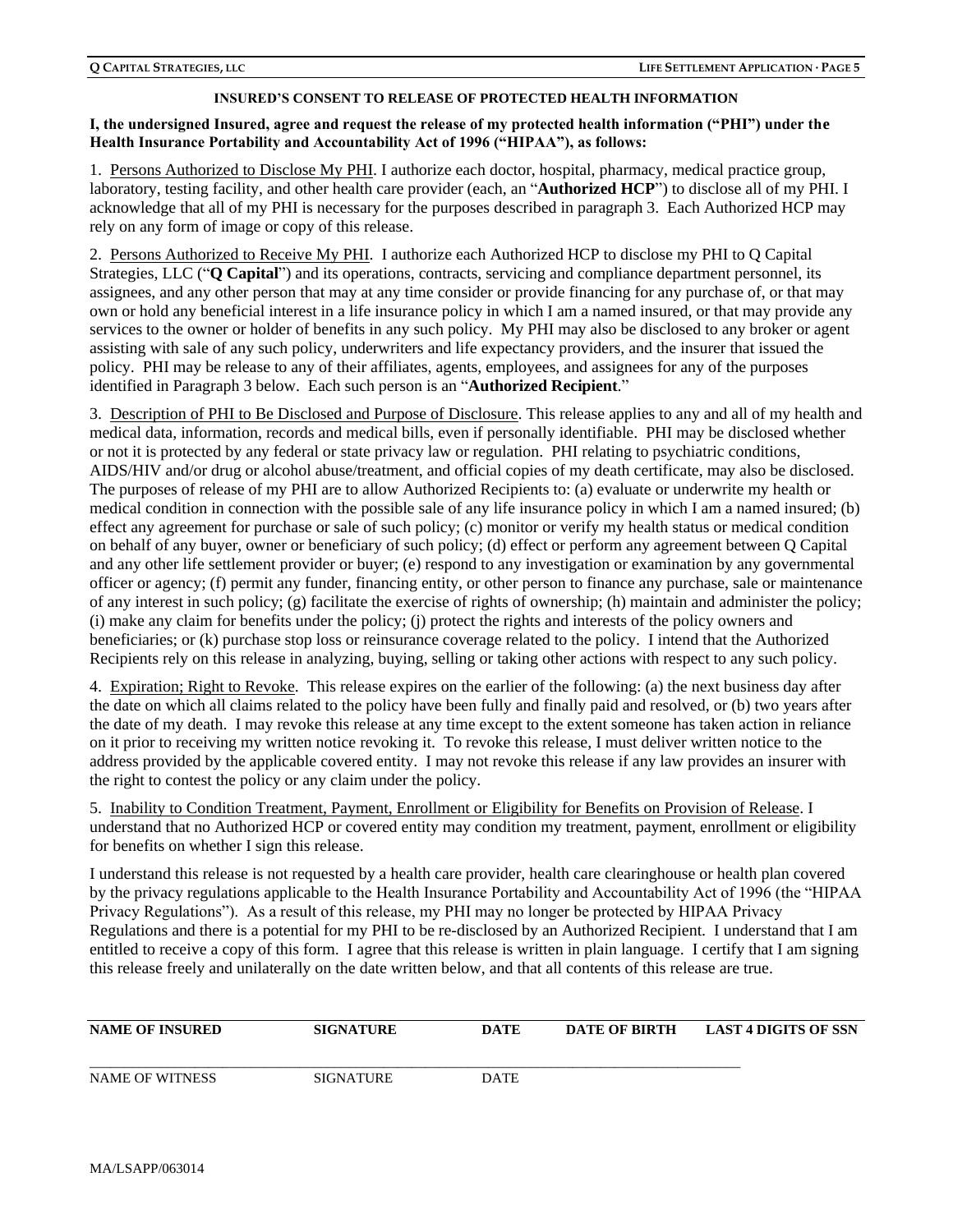#### **SECOND INSURED'S CONSENT TO RELEASE OF PROTECTED HEALTH INFORMATION**

### **I, the undersigned Insured, agree and request the release of my protected health information ("PHI") under the Health Insurance Portability and Accountability Act of 1996 ("HIPAA"), as follows:**

1. Persons Authorized to Disclose My PHI. I authorize each doctor, hospital, pharmacy, medical practice group, laboratory, testing facility, and other health care provider (each, an "**Authorized HCP**") to disclose all of my PHI. I acknowledge that all of my PHI is necessary for the purposes described in paragraph 3. Each Authorized HCP may rely on any form of image or copy of this release.

2. Persons Authorized to Receive My PHI. I authorize each Authorized HCP to disclose my PHI to Q Capital Strategies, LLC ("**Q Capital**") and its operations, contracts, servicing and compliance department personnel, its assignees, and any other person that may at any time consider or provide financing for any purchase of, or that may own or hold any beneficial interest in a life insurance policy in which I am a named insured, or that may provide any services to the owner or holder of benefits in any such policy. My PHI may also be disclosed to any broker or agent assisting with sale of any such policy, underwriters and life expectancy providers, and the insurer that issued the policy. PHI may be release to any of their affiliates, agents, employees, and assignees for any of the purposes identified in Paragraph 3 below. Each such person is an "**Authorized Recipient**."

3. Description of PHI to Be Disclosed and Purpose of Disclosure. This release applies to any and all of my health and medical data, information, records and medical bills, even if personally identifiable. PHI may be disclosed whether or not it is protected by any federal or state privacy law or regulation. PHI relating to psychiatric conditions, AIDS/HIV and/or drug or alcohol abuse/treatment, and official copies of my death certificate, may also be disclosed. The purposes of release of my PHI are to allow Authorized Recipients to: (a) evaluate or underwrite my health or medical condition in connection with the possible sale of any life insurance policy in which I am a named insured; (b) effect any agreement for purchase or sale of such policy; (c) monitor or verify my health status or medical condition on behalf of any buyer, owner or beneficiary of such policy; (d) effect or perform any agreement between Q Capital and any other life settlement provider or buyer; (e) respond to any investigation or examination by any governmental officer or agency; (f) permit any funder, financing entity, or other person to finance any purchase, sale or maintenance of any interest in such policy; (g) facilitate the exercise of rights of ownership; (h) maintain and administer the policy; (i) make any claim for benefits under the policy; (j) protect the rights and interests of the policy owners and beneficiaries; or (k) purchase stop loss or reinsurance coverage related to the policy. I intend that the Authorized Recipients rely on this release in analyzing, buying, selling or taking other actions with respect to any such policy.

4. Expiration; Right to Revoke. This release expires on the earlier of the following: (a) the next business day after the date on which all claims related to the policy have been fully and finally paid and resolved, or (b) two years after the date of my death. I may revoke this release at any time except to the extent someone has taken action in reliance on it prior to receiving my written notice revoking it. To revoke this release, I must deliver written notice to the address provided by the applicable covered entity. I may not revoke this release if any law provides an insurer with the right to contest the policy or any claim under the policy.

5. Inability to Condition Treatment, Payment, Enrollment or Eligibility for Benefits on Provision of Release. I understand that no Authorized HCP or covered entity may condition my treatment, payment, enrollment or eligibility for benefits on whether I sign this release.

I understand this release is not requested by a health care provider, health care clearinghouse or health plan covered by the privacy regulations applicable to the Health Insurance Portability and Accountability Act of 1996 (the "HIPAA Privacy Regulations"). As a result of this release, my PHI may no longer be protected by HIPAA Privacy Regulations and there is a potential for my PHI to be re-disclosed by an Authorized Recipient. I understand that I am entitled to receive a copy of this form. I agree that this release is written in plain language. I certify that I am signing this release freely and unilaterally on the date written below, and that all contents of this release are true.

| <b>NAME OF SECOND INSURED</b> | <b>SIGNATURE</b> | DATE        | <b>DATE OF BIRTH</b> | <b>LAST 4 DIGITS OF SSN</b> |
|-------------------------------|------------------|-------------|----------------------|-----------------------------|
| NAME OF WITNESS               | <b>SIGNATURE</b> | <b>DATE</b> |                      |                             |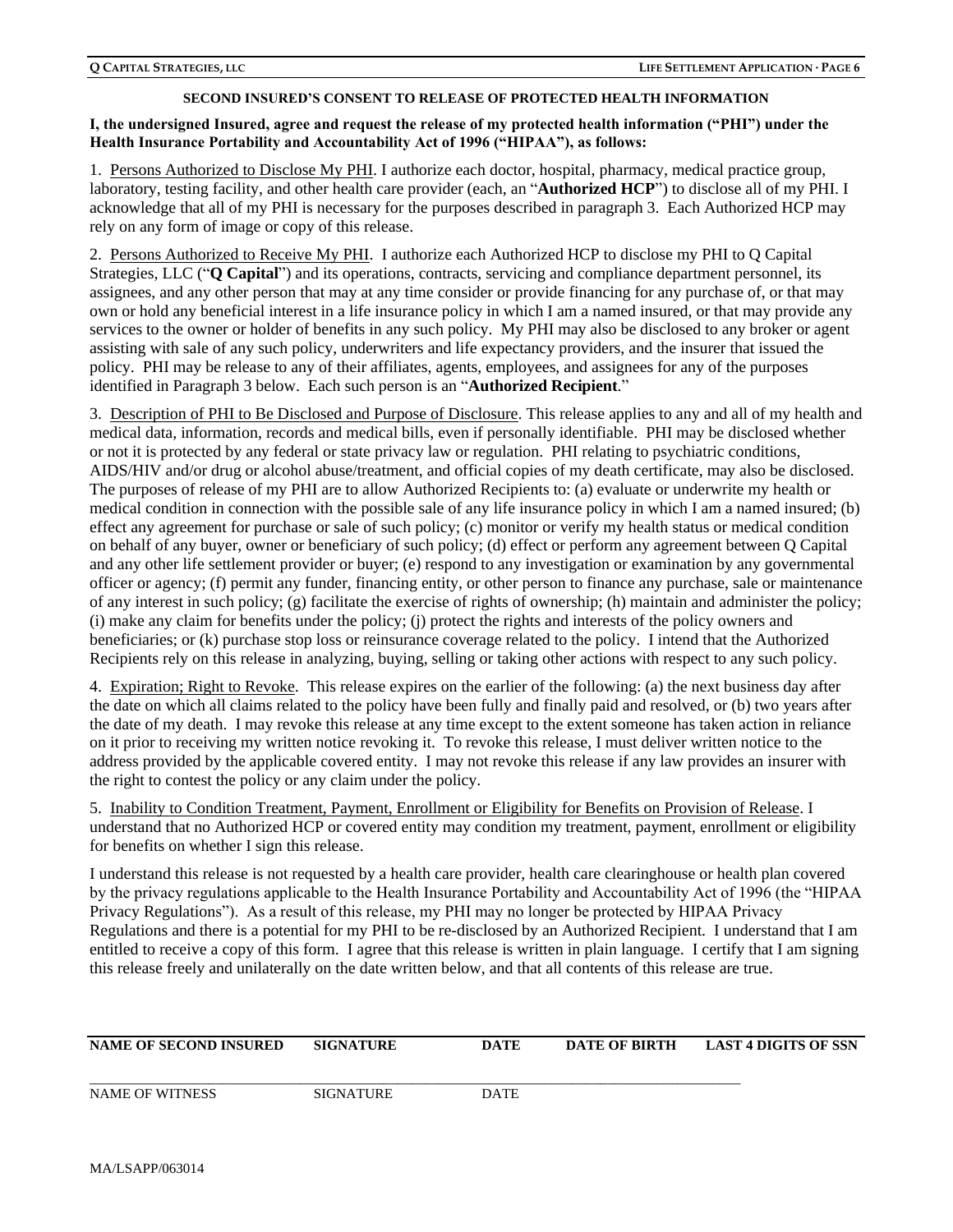#### **CONSENT TO RELEASE AND USE OF INSURANCE POLICY, MEDICAL AND PERSONAL INFORMATION**

I/We hereby authorize the insurance company to release directly to Q Capital Strategies, LLC and/or its authorized representatives and assignees any and all information and forms in connection with the policy(ies) listed below, including, but not limited to, verification of coverage, illustrations, and any information related to any conversion or reinstatement of a policy. Upon request, you are also authorized to release copies of any and all policy forms, applications, riders, endorsements, amendments, and other attachments to any such policy, and all disclosures, questionnaires, medical examinations and financial records considered by the insurance company in underwriting the issuance and/or any reinstatement, conversion or increase in coverage of the policy(ies) listed below.

Please provide the requested information directly to Q Capital Strategies, LLC or to such representative or assignee as Q Capital Strategies, LLC may designate.

Each person signing below consents to the release of all life insurance information and records, financial records and information, and all health and medical data pertaining to the undersigned Insured(s) and/or the life insurance policy(ies) listed below by each: insurance company and insurance support organization; doctor, hospital, pharmacy, medical practice group, laboratory, testing facility, and other health care provider or medical facility; medical records bureau; government agency; policy owner, group policyholder, employer, benefits plan sponsor or administrator; or any other institution or person having possession of or control over information relating to the Insured(s) or any life insurance policy covering the life or lives of the Insured(s) (each, an "**Authorized Person**").

This Consent is intended as a request for each Authorized Person to provide all available life insurance, financial, health and medical and life insurance information to: Q Capital Strategies, LLC and its assignees; to any life settlement broker utilized by the Policy Owner(s); to each insurance company that issued any life insurance policy covering the life of the Insured(s); to underwriters and life expectancy providers as related to any such policy; to any other person or party that may at any time, now or in the future, consider or provide financing for any purchase of, or that may own or hold any beneficial interest in a life insurance policy covering the life or lives of the undersigned Insured(s), or that may provide any services to the owner or holder of benefits in any such policy; and to any affiliate, agent, employee or representative acting on behalf of any such person or party. Each such person is a "**Designated Recipient**."

Each Designated Recipient may receive, copy and otherwise use the medical, insurance and personal information received under this Consent in order to evaluate, finance or complete any life settlement contract or other lawful sale or resale of life insurance policy(ies) insuring the life or lives of the Insured(s), to administer and maintain any such policy, to make contacts for the purpose of determining the health status of the Insured(s), to respond to any investigation or examination by any governmental officer or agency having proper authority therefor, to purchase stop loss coverage, and to permit Q Capital Strategies, LLC or any subsequent owner of such a policy or holder of any beneficial interest therein to obtain any amounts payable to the owner or beneficiary of the policy. Use by any Designated Recipient shall be subject to compliance with all applicable state and federal privacy laws and regulations.

Any copy or image of this Consent shall be valid as the original. This Consent shall survive the lifetime of the undersigned Insured, or the last to survive if more than one Insured signs below, and shall expire as of the earlier of: (i) two years after the date of death of such Insured, or (ii) the maximum period permitted by law.

| PRINT NAME OF FIRST INSURED  | <b>SIGNATURE</b> | <b>DATE</b>              | PRINT NAME OF WITNESS | <b>SIGNATURE</b> | <b>DATE</b> |
|------------------------------|------------------|--------------------------|-----------------------|------------------|-------------|
| PRINT NAME OF SECOND INSURED | <b>SIGNATURE</b> | <b>DATE</b>              | PRINT NAME OF WITNESS | <b>SIGNATURE</b> | <b>DATE</b> |
| NAME OF POLICY OWNER(S)      | <b>SIGNATURE</b> | <b>DATE</b>              | PRINT NAME OF WITNESS | <b>SIGNATURE</b> | <b>DATE</b> |
| POLICY NUMBER 1              |                  | <b>INSURANCE COMPANY</b> |                       |                  |             |
| POLICY NUMBER 2              |                  | <b>INSURANCE COMPANY</b> |                       |                  |             |